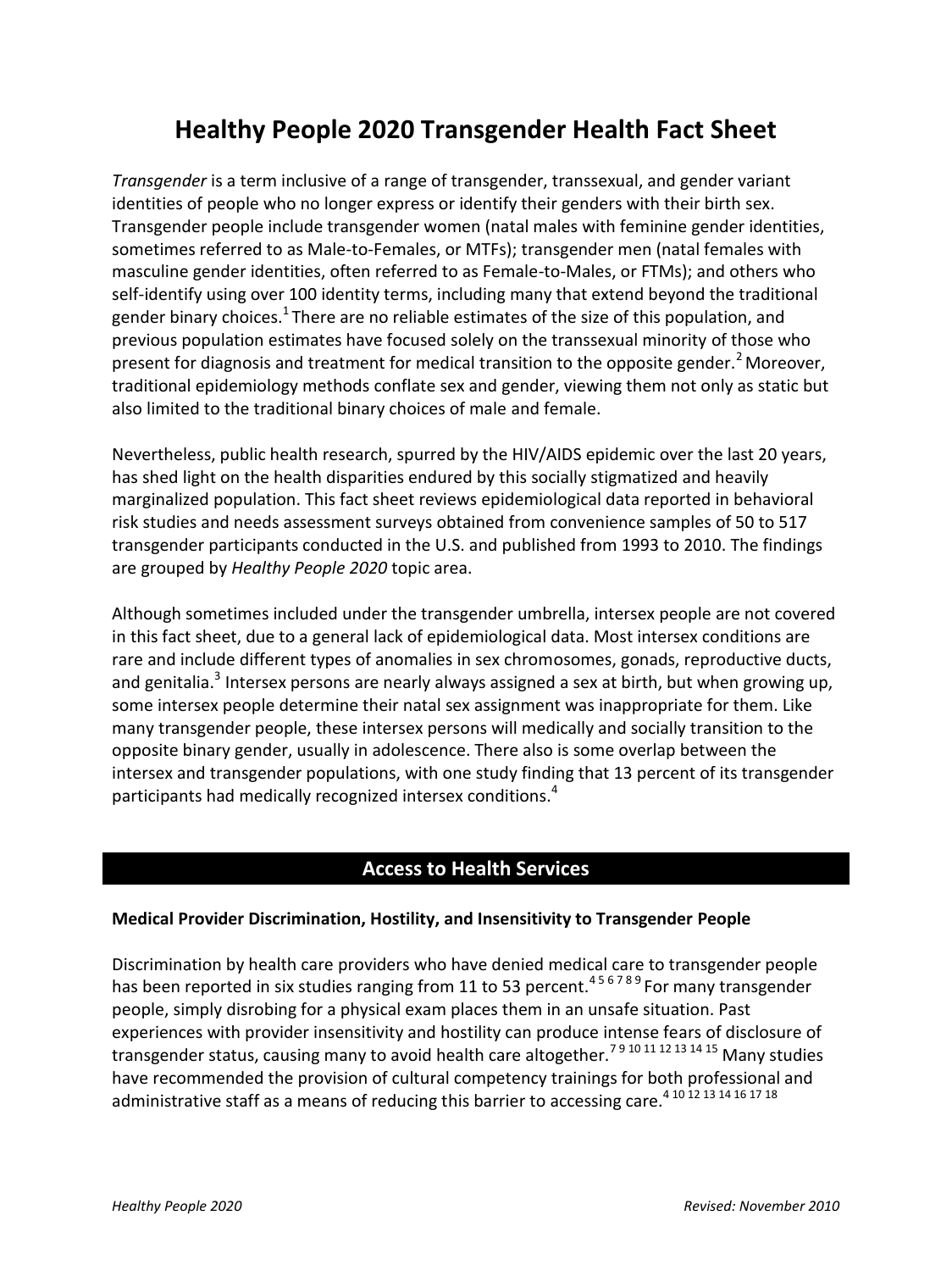#### **Lack of Health Insurance**

High rates of joblessness and poverty among transgender people, especially those of color and transgender youth, often result in a lack of health insurance or underinsurance.4 10 11 16 19 Rates of transgender people who lack health insurance range from 21 to 64 percent in 9 cities<sup>57 10 12 16</sup>  $17202122$  and from 13 to 27 percent in 2 states.<sup>49</sup>

#### **Lack of Health Insurance Coverage for Transgender-specific Health Services**

Access to transgender health services, such as hormonal therapy and sex reassignment surgeries, is very important for transgender people who must medically transform their bodies to become congruent with their gender identities. However, health insurance coverage for these transgender-specific health services continues to be commonly excluded by most U.S. health care insurers.15 23 24 These blanket exclusions in health insurance policies present barriers to access to all types of health care. While many transgender people cannot afford the expensive out-of-pocket costs of the transgender-specific services, $10^{18}$  coverage denials can extend to even basic health care services unrelated to sex reassignment.<sup>23</sup> For example, transgender men who have a lifelong need for ongoing gynecological care find their insurance policies will not cover it after they transition to male.<sup>4</sup>

For nearly 3 decades, the Centers for Medicare & Medicaid Services (CMS, formerly the Health Care Finance Administration) has not reassessed its position on sex reassignment surgeries, and continues to exclude coverage based on a 1981 evaluation<sup>25</sup> which cited "the lack of wellcontrolled, long-term studies of the safety and effectiveness" and "a high rate of serious complications."<sup>26</sup> Although more research is needed, long-term studies conducted in Europe have found low rates of complications, and a meta-review of 80 studies concluded that sex reassignment surgeries are effective.<sup>27</sup>

These insurance exclusions also contribute to widespread self-medication of hormones by transgender people who feel the urgent need to medically transition.<sup>4 10 15 28</sup> Rates of medically unsupervised hormone use reportedly range from 23 to 74 percent among transgender people who have taken hormones.<sup>45 10 11 16 17 21 29</sup> As with oral contraception, hormone replacement therapy, and testosterone therapy for libidinal issues, transgender-related hormone use is not without risk**,** <sup>18</sup> and supervision by experienced clinicians with routine blood tests are necessary to safely medically transition. As an alternative to taking estrogen, many transgender women will use injectable silicone or other heavy oils or liquids to feminize their bodies. This is a widespread practice among transgender women of color, with rates reported as ranging from 13 to 47 percent in studies conducted in eight cities. 5 7 10 16 17 19 20 28 Using injectable silicone is regarded to be less expensive and faster than hormones, which usually require a psychological evaluation to obtain through a doctor. It also leads to systemic illness and disfigurement, and sometimes results in death.<sup>30</sup> Since the Food and Drug Administration (FDA) has banned the use of injectable silicone, licensed medical providers will not offer it, and thus silicone is often injected under unsanitary conditions, involving risk of viral (HIV and hepatitis C) and bacteriological infections.<sup>11</sup>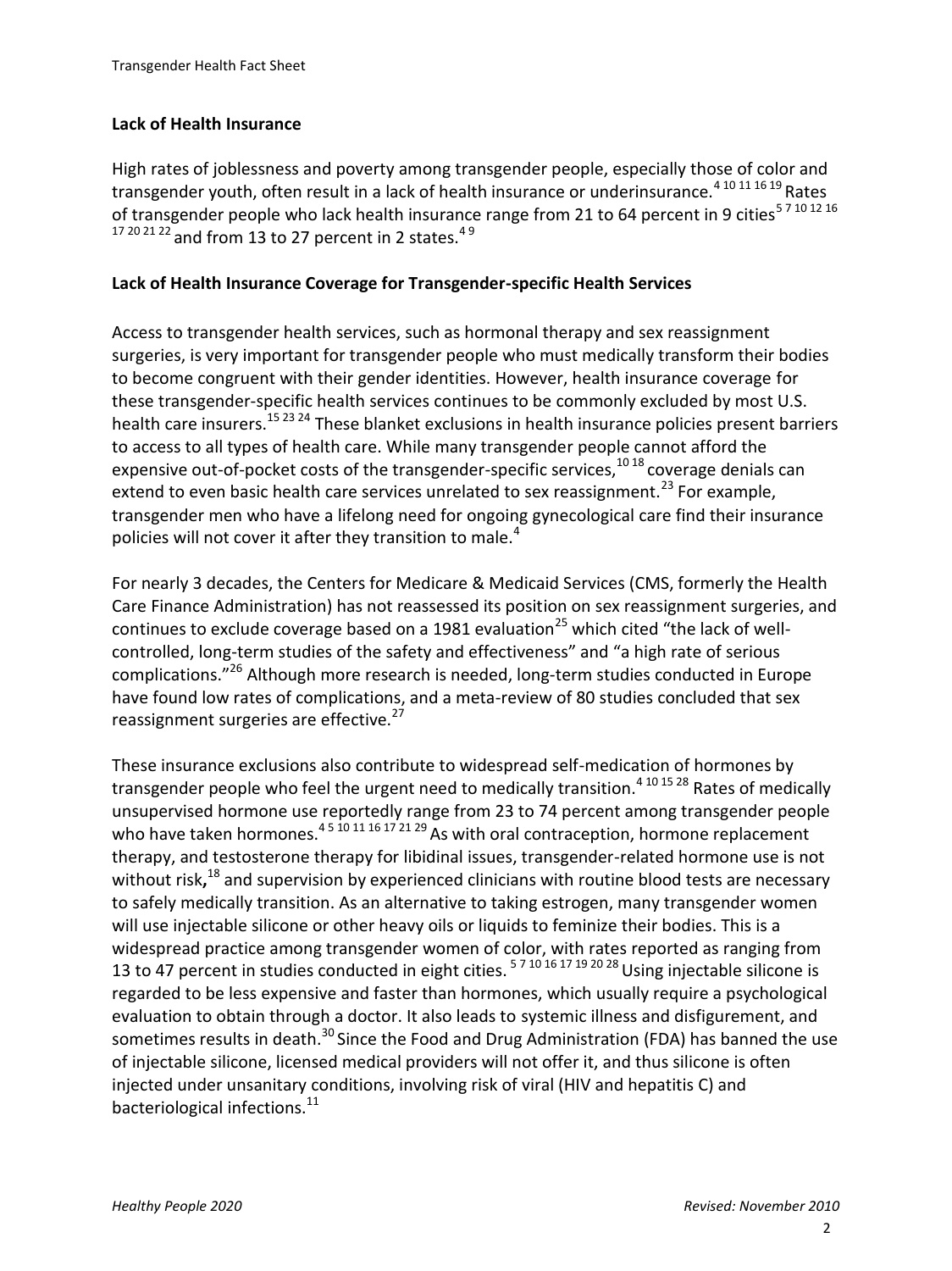The American Medical Association (AMA), the American Psychological Association (APA) and the National Association of Social Workers (NASW) have labeled the blanket exclusion of health insurance coverage for transgender-specific health services as discriminatory, and have called for public and private health insurance coverage for them as recommended by physicians.  $31\,32\,33$ The World Professional Association for Transgender Health (WPATH) has declared sex reassignment surgeries to be medically necessary and not "cosmetic," "elective" or "experimental." WPATH has called for U.S. health insurance companies to provide coverage for these procedures.<sup>34</sup> In 2010, a small number of major health insurance carriers finally recognized treatment related to sex reassignment as medically necessary, and have begun to develop medical coverage positions.<sup>35 36 37</sup> At the same time, an increasing number of major corporations are negotiating insurance benefits that eliminate discrimination against transgender employees and their dependents.<sup>38</sup>

#### **Lack of FDA Approval for Transgender Hormonal Therapy**

The Food and Drug Administration (FDA) has not approved the use of estrogen and testosterone for transgender people who medically transition, which makes such usage offlabel.<sup>39</sup> Moreover, there are no known investigational drug applications or clinical research trials being conducted in the U.S. at this time. The absence of FDA approval likely contributes to the general lack of knowledge about transgender hormonal therapy by most physicians, who fail to recognize it as medically necessary. Clinical research is needed, not only to identify the most safe and effective means of administering transgender hormonal therapy, but also to determine any possible adverse effects over time.<sup>39</sup>

#### **HIV**

#### **HIV/AIDS Prevention**

The HIV/AIDS epidemic has had a devastating impact on transgender people. Although the Centers for Disease Control and Prevention (CDC) does not report HIV/AIDS rates among transgender people, HIV prevalence rates among transgender women vary from 5 to 68 percent in studies conducted in 12 U.S. cities<sup>7 10 12</sup> 16 19 21 22 29 40 41 42 43 and from 9.6 to 10.5 percent in 2 states.<sup>444</sup> HIV infection is highest among transgender women of color, with HIV prevalence among African-American transgender women ranging from 41 to 63 percent, 21 41 45 46 47 14 to 50 percent among Latina transgender women,  $21 29 41 46 47$  and from 4 to 13 percent among Asian-Pacific Islander transgender women.  $^{22\,41\,46}$  Although under-examined,  $^{48}$  HIV prevalence in transgender men (FTMs) is 2 to 3 percent.<sup>10 21</sup> In the first studies of HIV among MTF transgender youth, HIV prevalence is 19 to 22 percent, showing them to be at high risk for infection. $11\,51$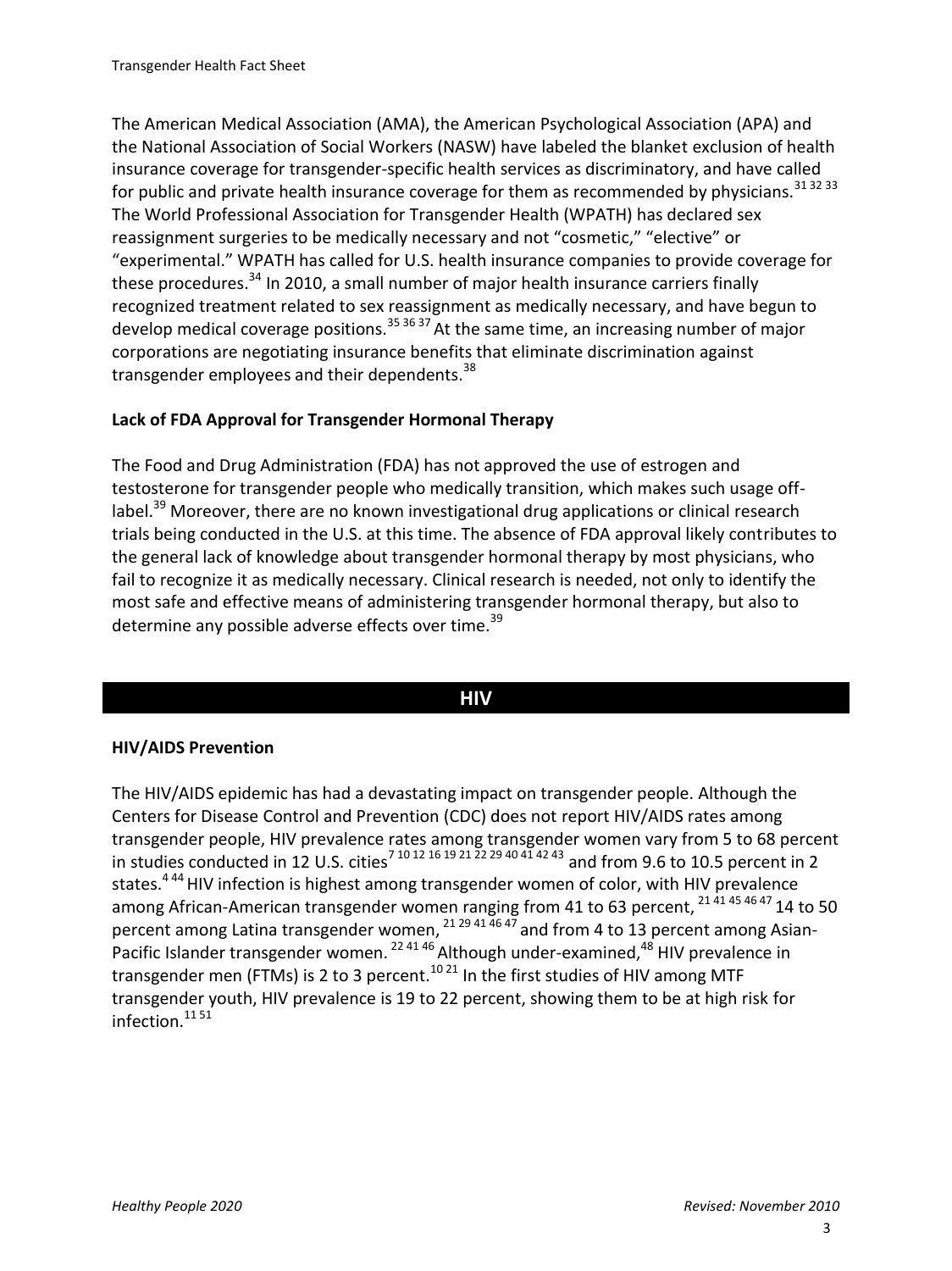#### **HIV Testing**

There is a need for greater HIV testing among transgender people. The CDC's Prevention Research Synthesis Team conducted a meta-analysis of 29 studies of transgender persons recruited in convenience samples since  $1993$ .<sup>52</sup> They estimated HIV prevalence among transgender women to be almost 12 percent by participants in 18 studies who self-reported their status. However, estimated prevalence for those who were actually HIV-tested in 4 studies was nearly 28 percent, suggesting that between 45 to 65 percent of HIV positive transgender women are unaware of their HIV status. These data compare with a study of 515 transgender women in San Francisco that, in testing its participants, found 35 percent of those testing positive were unaware of their status. $21$ 

#### **HIV Treatment**

Despite high HIV prevalence rates, there is some evidence suggesting a treatment gap exists among transgender women living with HIV/AIDS. A four-city study conducted by the National Institute of Mental Health's (NIMH) Healthy Living Project found that transgender women were less likely to receive highly active anti-retroviral therapy compared with a control group of men who have sex with men (MSM), heterosexual women and men, and male intravenous drug users (IDUs).<sup>53</sup> According to 2008 data from the Ryan White HIV/AIDS Program, only 6,328 transgender clients received Ryan White services nationwide, and only 365 transgender clients nationwide were enrolled in an AIDS Drug Assistance Program (ADAP).<sup>54</sup>

## **Immunization and Infectious Diseases**

#### **Prevention of Infectious Diseases**

Due to the lack of transgender-specific surveillance, prevalence rates of non-sexually transmitted infectious diseases are not well known. However, in the limited research to date, hepatitis C prevalence has been found to range from 11 to 24 percent  $17\frac{204755}{17}$  and hepatitis B from 4 to 76 percent among transgender women.<sup>20 40 47</sup> The CDC has also identified tuberculosis (TB) in transgender social networks in Baltimore, MD; New York City; and Jersey City, NJ from 1998 to 2000.<sup>56</sup> A TB prevalence rate of 13 percent was also found among transgender women in a 2001 San Francisco study.<sup>55</sup>

# **Injury and Violence Prevention**

#### **Violence and Murder Prevention**

An epidemic of violence continues in the U.S. against transgender people, especially transgender women of color.<sup>57</sup> In 10 studies, 16 to 60 percent of transgender people were survivors of physical assault or abuse, and 13 to 66 percent were survivors of sexual assault.<sup>456</sup>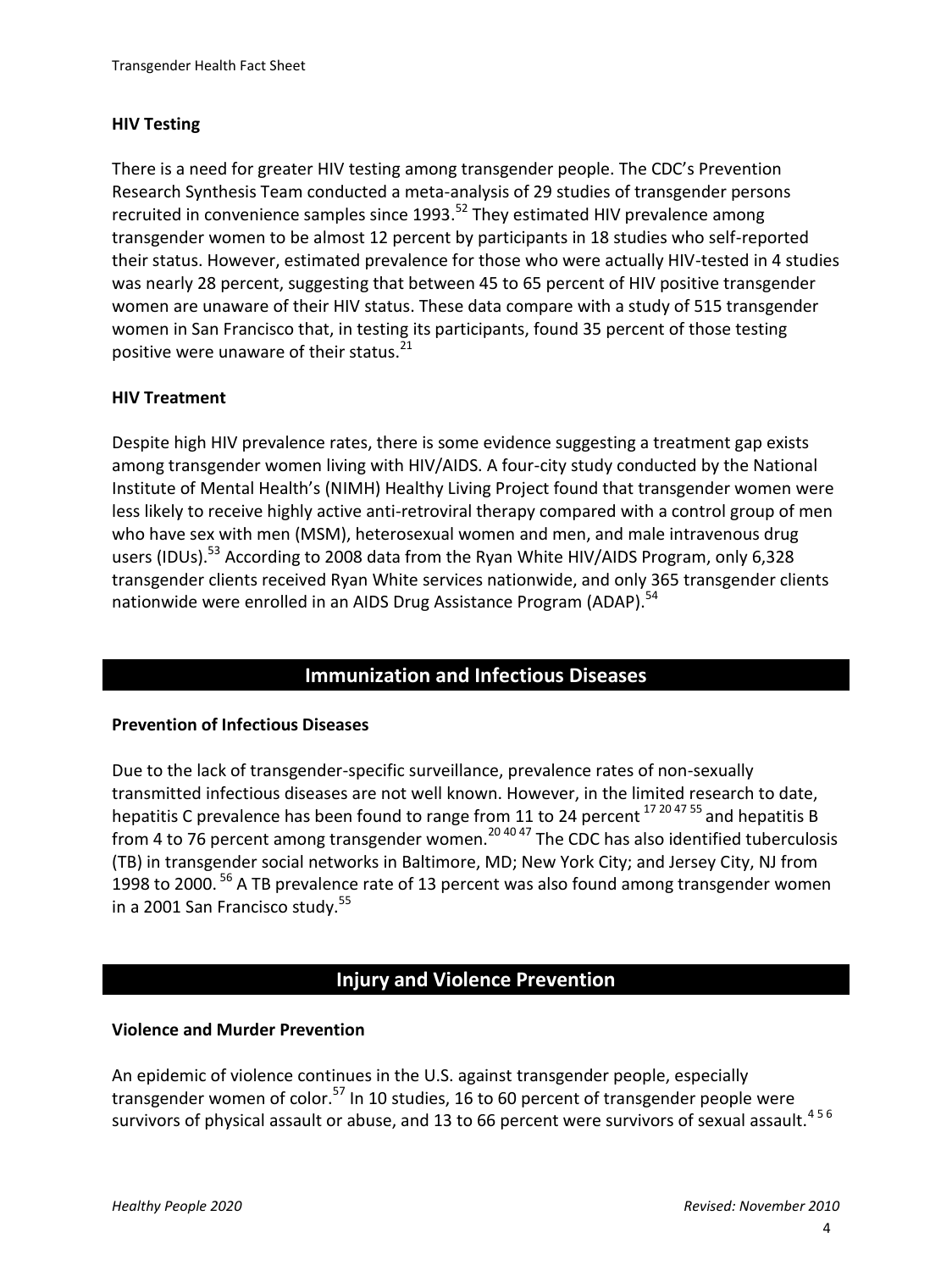7 10 16 19 49 58 59 Intimate partner violence has also been reported in 6 studies 4 7 20 50 58 59 and transgender youth are especially at risk to anti-transgender violence.<sup>1149</sup> Many transgender people are survivors of multiple physical and sexual assaults during their lifetimes.<sup>44959</sup> Social stigmatization and a distrust of the criminal justice system often result in the under-reporting of acts of violence committed against transgender people, but community efforts and lesbian, gay, bisexual, and transgender (LGBT) anti-violence projects have attempted to raise public awareness.<sup>57</sup> The Remembering Our Dead project has documented reports of murders of transgender people across the world since  $1998$ .  $^{60}$ 

# **Mental Health and Mental Disorders**

#### **Suicide Prevention**

Suicidal ideation is widely reported among transgender people, ranging from 38 to 65 percent, with suicide attempt rates from 16 to 32 percent.<sup>4671219206162</sup> Depression has been reported to range from 43 to 60 percent.<sup>12 17 61 62</sup> Almost 1 out of 3 participants in a large San Francisco study had attempted suicide, and gender-based discrimination and victimization were found to be independently associated with attempting suicide.<sup>61</sup>

#### **Mental Health Treatment**

Access to mental health care is very problematic for transgender people. Barriers include: lack of insurance; discrimination-induced poverty; mental health provider insensitivity and hostility; and lack of therapists experienced in working with transgender clients.<sup>4 12 13 14 15 28</sup>

# **Public Health Infrastructure**

## **Need for Training in Transgender-specific Health Care in U.S. Medical Schools**

Since transsexualism and transgenderism have been traditionally viewed through the lens of a mental disorder, the care of transgender people has traditionally been left to psychotherapists. Consequently, transgender hormonal therapy, sex reassignment surgeries, and other aspects of transgender health care are absent from the curricula of nearly all medical and nursing schools. This lack of training, coupled with very limited access to clinical information about transgender health, leaves most providers completely unable to provide competent care.<sup>739</sup> It also limits the numbers of providers willing to provide transgender care, making health care more difficult to obtain.<sup>10 12 18</sup> Although a few city-funded clinics<sup>63</sup> and LGBT community health centers<sup>64</sup> have developed their own protocols for the treatment of transgender people, most informed providers have had to obtain much of their knowledge of transgender health care through their own clinical practice. Uninformed providers who encounter transgender patients can not ask the appropriate questions about their health; their complex, changing anatomy; and the unique risks they face.<sup>39</sup> The Transgender Medicine: Caring for Our Community program was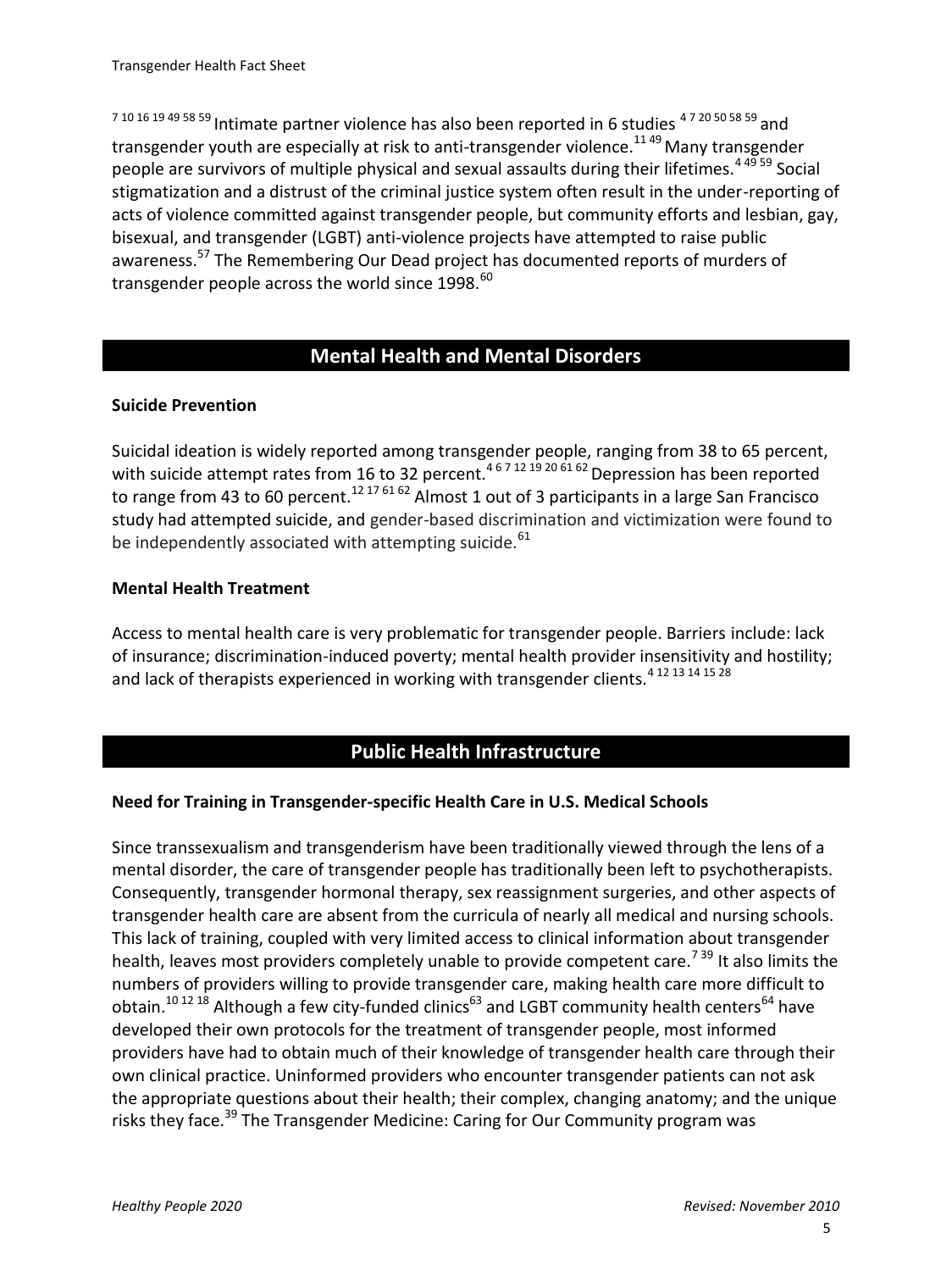developed by the Arizona AIDS Education and Training Center and the University of Arizona College of Medicine in collaboration with LGBT community groups in Arizona to teach the basics in transgender health.<sup>65</sup> Early efforts at evaluating such programs in medical schools suggest they improve care, and many more similar programs are needed. $^{66}$ 

## **Need for Improvements in Data Collection Methods for Public Health Information Regarding Transgender People**

Accurate epidemiology is key to the documentation and elimination of health disparities. Continuing the traditional practice of conflating sex and gender, and viewing them not only as static, but also limited to the traditional binary choices, effectively erases transgender people and their health needs and concerns from public health surveillance. A salient example is the inclusion of transgender women in the MSM risk category by the CDC in HIV/AIDS surveillance. Beyond HIV/AIDS, routine data collection on the health of transgender people does not exist in the U.S. and most other countries, since the U.S. so often sets global epidemiology standards. Thus there is no data for cancer, diabetes, cardiovascular, lung, and liver diseases in transgender people—all serious morbidities, which may worsen from the lifelong use of estrogen and testosterone and the enormous life stressors created by the social stigma of transgenderism.

In 1999, the American Public Health Association (APHA) published a policy statement urging the National Institutes of Health (NIH) and the CDC to separately categorize transgender women and men, and not to conflate them with gay men. It asks researchers and health care workers to be sensitive to the lives of transgender people and treat them with dignity and respect. It calls for the NIH, the CDC, researchers, and health care workers to become aware of transgender health, and urges the NIH and the CDC to make resources and funding available for research to further understanding of the health risks of transgender people, especially their barriers to accessing health care. $67$ 

# **Sexually Transmitted Diseases**

## **Prevention of Sexually Transmitted Diseases**

Like HIV/AIDS, there is a lack of systematic surveillance of sexually transmitted diseases (STDs) among transgender people, but some research has found high prevalence rates among transgender women. In research studies syphilis prevalence rates vary from 3 to 79 percent;  $57$ <sup>19 20 40 46 47</sup> gonorrhea rates 4 to 14 percent;<sup>5 19 46</sup> chlamydia 2 to 8 percent;<sup>5 7 19 20 46</sup> herpes 2 to 6 percent;<sup>571946</sup> and human papillomavirus (HPV) 3 to 7 percent.<sup>571946</sup>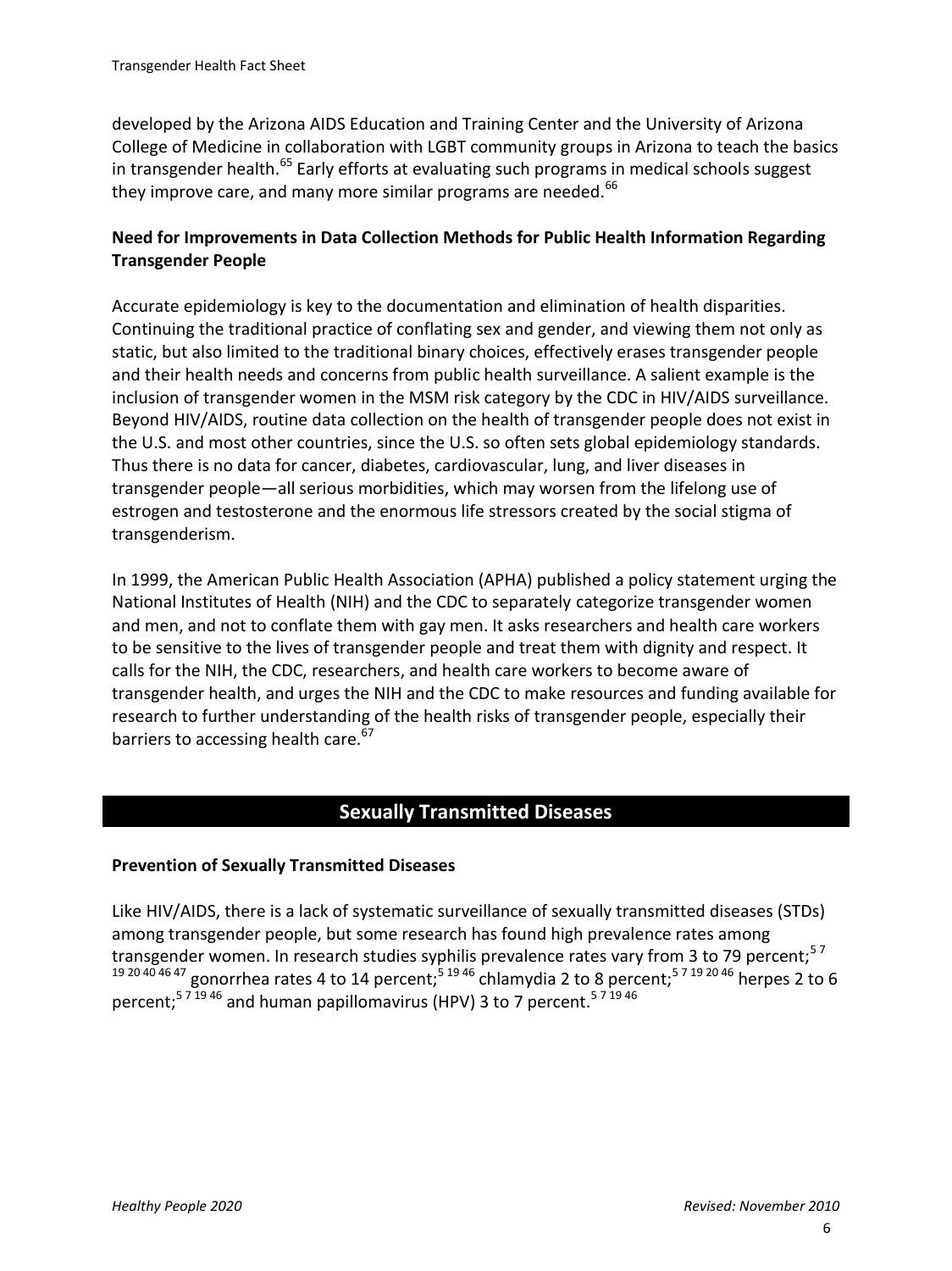#### **Substance Abuse**

#### **Substance Abuse Prevention**

High rates of alcohol and substance abuse have been identified as a major concern among transgender people in studies conducted in 10 U.S. cities and one state.<sup>4571012161920586869</sup> marijuana,  $4\frac{4}{3}$  11 12 16 17 19 20 58 70 71 72 crack cocaine,  $4\frac{5}{3}$  16 17 19 20 58 68 70 71 72 and alcohol<sup>4 5 10 11 12 16 17 19</sup>  $207072$  have been found to be the most commonly used drugs. Methamphetamine use ranges from 4 to 46 percent<sup>4 11 12 19 45 70</sup> with the highest methamphetamine, club drug, and hallucinogen use reported in Los Angeles and San Francisco.<sup>545 58 70 72</sup> Injection drug use has been reported as ranging from 2 to 40 percent with sharing of needles to inject drugs varying from 33 to 91 percent among transgender IDUs.4 5 6 7 11 16 19 20 21 45 58 68 70 72

#### **Substance Abuse Treatment**

Access to treatment services for substance abuse can be very difficult for transgender people who need them. Barriers to access include: discrimination; provider hostility and insensitivity; strict binary gender (male/female) segregation within programs that result in excluding transgender people; lack of acceptance in gender-appropriate recovery groups; and hormonal therapy being regarded as "continuing drug use" by some programs, requiring transgender clients to stop using hormones in order to access treatment.13 14 15 28 39 73 74

#### **Tobacco Use**

#### **Need for Tobacco Cessation Programs for Transgender People**

High rates of tobacco use (cigarette smoking) have been found among transgender people, ranging in studies from 45 to 74 percent.<sup>4 12 17 18 20 22</sup> A statewide survey of 350 transgender people living in Virginia found that 65 percent had used tobacco in their lifetimes, including 75 percent of transgender men and 59 percent of transgender women.<sup>4</sup> Living with social stigma and its effects (discrimination, harassment, and violence) creates emotional and physical stress, and like many gay, lesbian, and bisexual people, many transgender people also smoke to reduce that stress.<sup>75 76</sup> In transgender women who take estrogen, smoking greatly increases the chances for blood clots, similar to the risks faced by non-transgender women who smoke and take oral contraception or hormone replacement therapy (HRT). Transgender men who take testosterone increase their risk of heart disease, and smoking increases that cardiovascular risk. Smoking also likely complicates the treatment of HIV-positive transgender people. Transgender women and transgender men have reported problems in accessing smoking cessation treatment, including those located in lesbian and gay organizations.<sup>75</sup>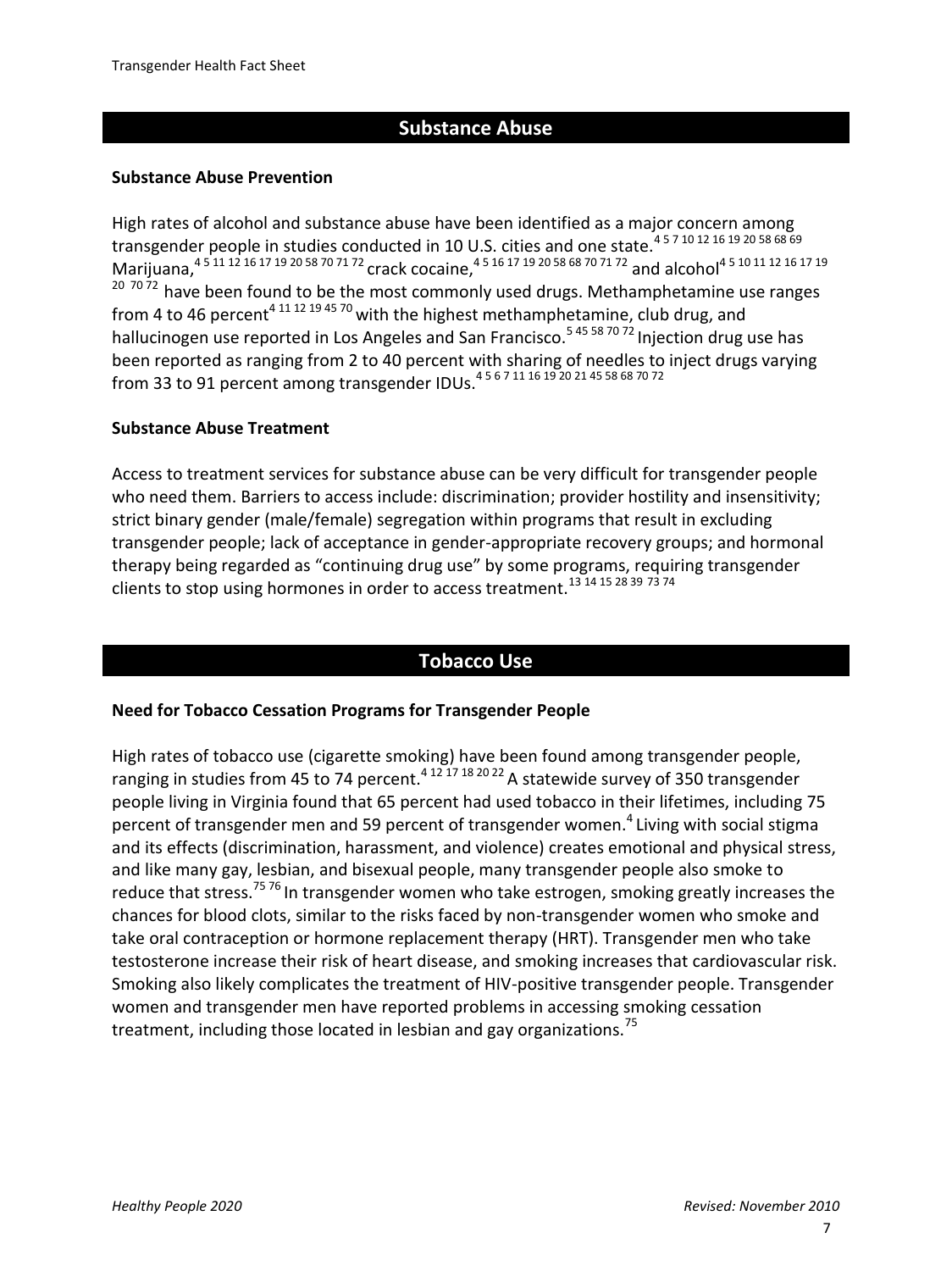#### **References**

 $1$ Maver KH, Bradford JB, Makadon HJ, et al. Sexual and gender minority health: What we know and what needs to be done. Am J Public Health. 2008;98(6):989-95.

<sup>2</sup>Rosser BRS, Oakes JM, Bockting WO, et al. Capturing the social demographics of hidden sexual minorities: An Internet study of the transgender population in the United States. Sex Res Social Policy. 2007;4(2):50-64.

 $3$ Intersex Society of North America. Frequently asked questions. [Internet]. Rohnert Park, CA: Intersex Society of North America; 2008. [accessed 2010 Sept 9]. Available from: <http://www.isna.org/faq/>

<sup>4</sup>Xavier J, Honnold J, Bradford J. The health, health-related needs, and lifecourse experiences of transgender Virginians. Richmond, VA: Virginia HIV Community Planning Committee and Virginia Department of Health: 2007. [accessed -2010 Sept 7]. Available from: [http://www.vdh.virginia.gov/epidemiology/DiseasePrevention/documents/pdf/THISFINALREPO](http://www.vdh.virginia.gov/epidemiology/DiseasePrevention/documents/pdf/THISFINALREPORTVol1.pdf) [RTVol1.pdf](http://www.vdh.virginia.gov/epidemiology/DiseasePrevention/documents/pdf/THISFINALREPORTVol1.pdf)

<sup>5</sup>Reback C, Simon P, Bemis C, et al. The Los Angeles transgender health study: Community report. Los Angeles: University of California at Los Angeles; 2001

 ${}^{6}$ Kenagy G. The health and social service needs of transgender people in Philadelphia. Int J Transgenderism. 2005: 8(2/3):49-56.

<sup>7</sup> Kenagy G., Bostwick W. Health and social service needs of transgendered people in Chicago. Int J Transgenderism. 2005; *8*(2/3):57-66.

<sup>8</sup>FTM (Female-to-Male) Alliance of Los Angeles. Results of the 2003 health access survey. Los Angeles; FTM Alliance; 2004. [accessed 2010 Sept 9]. Available from: [http://ftmalliance.org/images/FTM\\_Alliance\\_LA\\_Health\\_Report.doc](http://ftmalliance.org/images/FTM_Alliance_LA_Health_Report.doc)

 $9$ Transgender Law Center. (The state of transgender California report—Results from the 2008 California Transgender Economic Health Survey. San Francisco: Transgender Law Center; 2009. [accessed 2010 Sept22]. Available from:

[http://www.transgenderlawcenter.org/pdf/StateTransCA\\_report\\_2009Print.pdf](http://www.transgenderlawcenter.org/pdf/StateTransCA_report_2009Print.pdf)

 $10$ Xavier J, Bobbin M, Singer B, et al. A needs assessment of transgendered people of color living in Washington, DC. Int J Transgenderism*,* 2005;8(2/3):31-47.

 $11$ Garofalo R, Deleon J, Osmer E, et al. Overlooked, misunderstood and at-risk: Exploring the lives and HIV risk of ethnic minority male-to-female transgender youth. J Adolesc Health. 2006;38(3):230-6.

<sup>12</sup>Zians J. The San Diego County transgender assessment report. San Diego: Family Health Centers of San Diego, CA; 2006. [accessed 2010 Sept 7]. Available from: [http://www.calendow.org/uploadedFiles/san\\_diego\\_transgender\\_assessment.pdf](http://www.calendow.org/uploadedFiles/san_diego_transgender_assessment.pdf)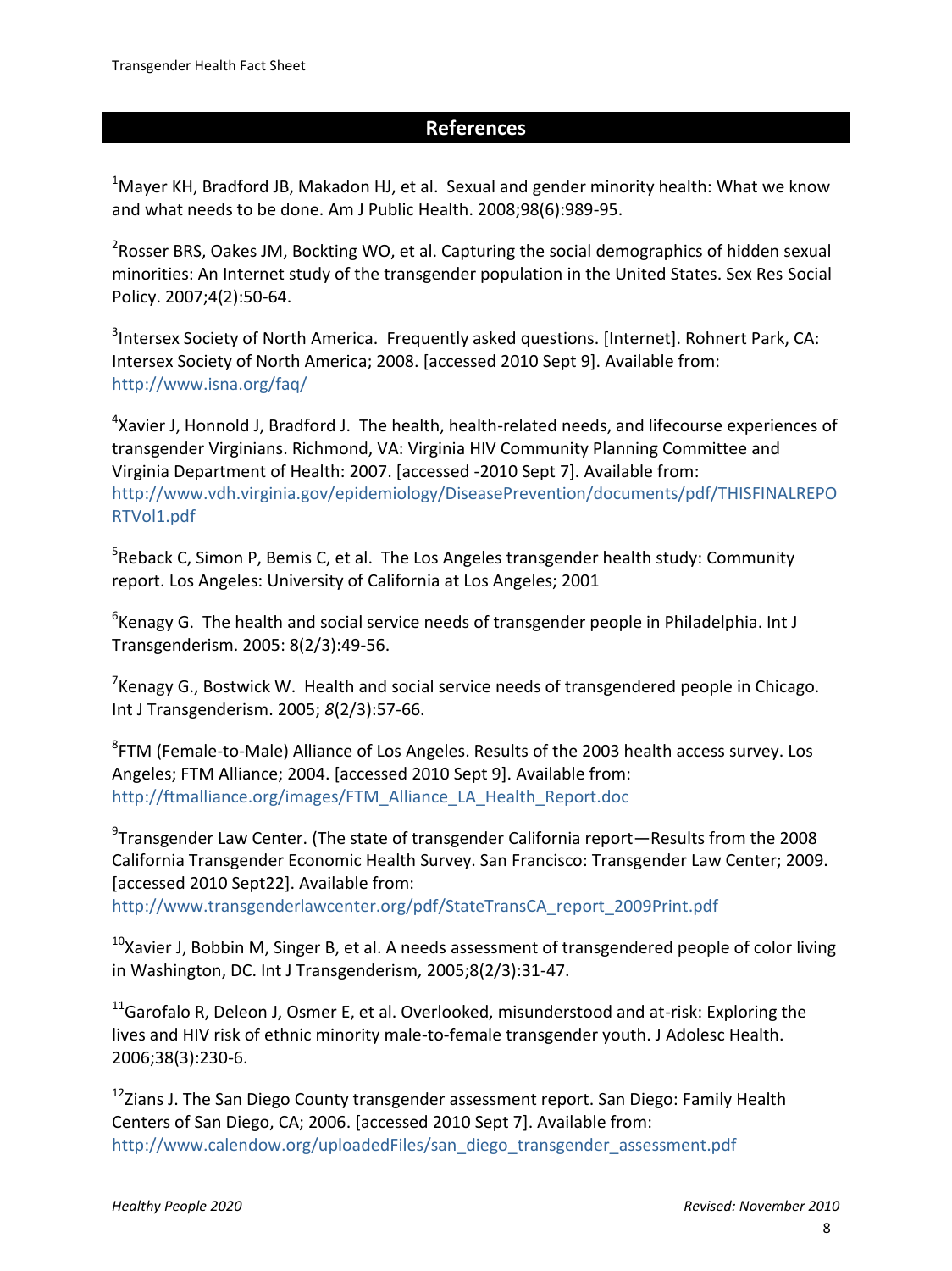$13$ Kammerer N, Mason T, Connors M, et al. Transgender health and social service needs in the context of HIV risk. Int J Transgenderism. 1999;3(1+2). [accessed 2010 Sept 9]. Available from: [http://www.wpath.org/journal/www.iiav.nl/ezines/web/IJT/97-](http://www.wpath.org/journal/www.iiav.nl/ezines/web/IJT/97-03/numbers/symposion/kammerer.htm) [03/numbers/symposion/kammerer.htm](http://www.wpath.org/journal/www.iiav.nl/ezines/web/IJT/97-03/numbers/symposion/kammerer.htm)

 $14$ Clements K, Wilkinson W, Kitano K, et al. HIV prevention and health service needs of the transgender community in San Francisco. Int J Transgenderism. 1999;3(1&2).

<sup>15</sup>Sperber J, Landers S, Lawrence S. Access to health care for transgendered persons: Results of a needs assessment in Boston. Int J Transgenderism. 2005; 8(2/3):74-91.

 $16$ McGowan CK. Transgender needs assessment. New York: New York City Department of Health, HIV Prevention Planning Unit; 1999.

 $17$ Carson L. Physical and emotional health needs of transgender individuals living in Philadelphia: Summary of key findings. Philadelphia: Public Health Management Corporation; 2009.

 $18$ Sanchez N, Sanchez J, Danoff A, Health care utilization, barriers to care, and hormone usage among male-to-female transgender persons in New York City. Am J Public Health. 2009;99(4): 713-19.

<sup>19</sup>Risser J, Shelton A, McCurdy Set al. Sex, drugs, violence, and HIV status among male-to-female transgender persons in Houston, Texas. Int J Transgenderism. 2005;8(2/3):67-74.

<sup>20</sup>Cambridge Cares About AIDS. Transgender Care and Education Needs Diversity (TransCEND) community needs assessment report. Cambridge, MA: Cambridge Cares About AIDS; 2006.

 $21$ Clements-Nolle K, Marx R, Guzman R, et al. HIV prevalence, risk behaviors, health care use, and mental health status of transgender persons: Implications for public health intervention. Am J Public Health, (2001)91(6):915-21.

 $22$ Odo C, Hawelu A. Eo na Mahu o Hawai'i: The extraordinary health needs of Hawai'i's Mahu. Pac Health Dialog. 2001; 8(2):237-334.

 $23$ Transgender Law Center. Transgender health and the law: Identifying and fighting health care discrimination. San Francisco: Transgender Law Center;2004. [accessed 2010 Sept 22]. Available from: [http://www.transgenderlawcenter.org/pdf/health\\_law\\_fact.pdf](http://www.transgenderlawcenter.org/pdf/health_law_fact.pdf)

<sup>24</sup>Middleton L. Insurance and the reimbursement of transgender health care, in Israel G. and Tarver D. Transgender care: Recommended guidelines, practical information and personal accounts. Philadelphia: Temple University Press; 1997, 215-224.

<sup>25</sup> Health Care Finance Administration. Memorandum on transsexual surgery to deputy director, Bureau of Program Policy, Health Care Financing Administration, May 6, 1981. [accessed 2010 Sept 22]. Available from:

[http://replay.waybackmachine.org/20050205171021/](http://replay.waybackmachine.org/20050205171021/http:/www.gendercare.org/nchct.htm) http:/www.gendercare.org/nchct.htm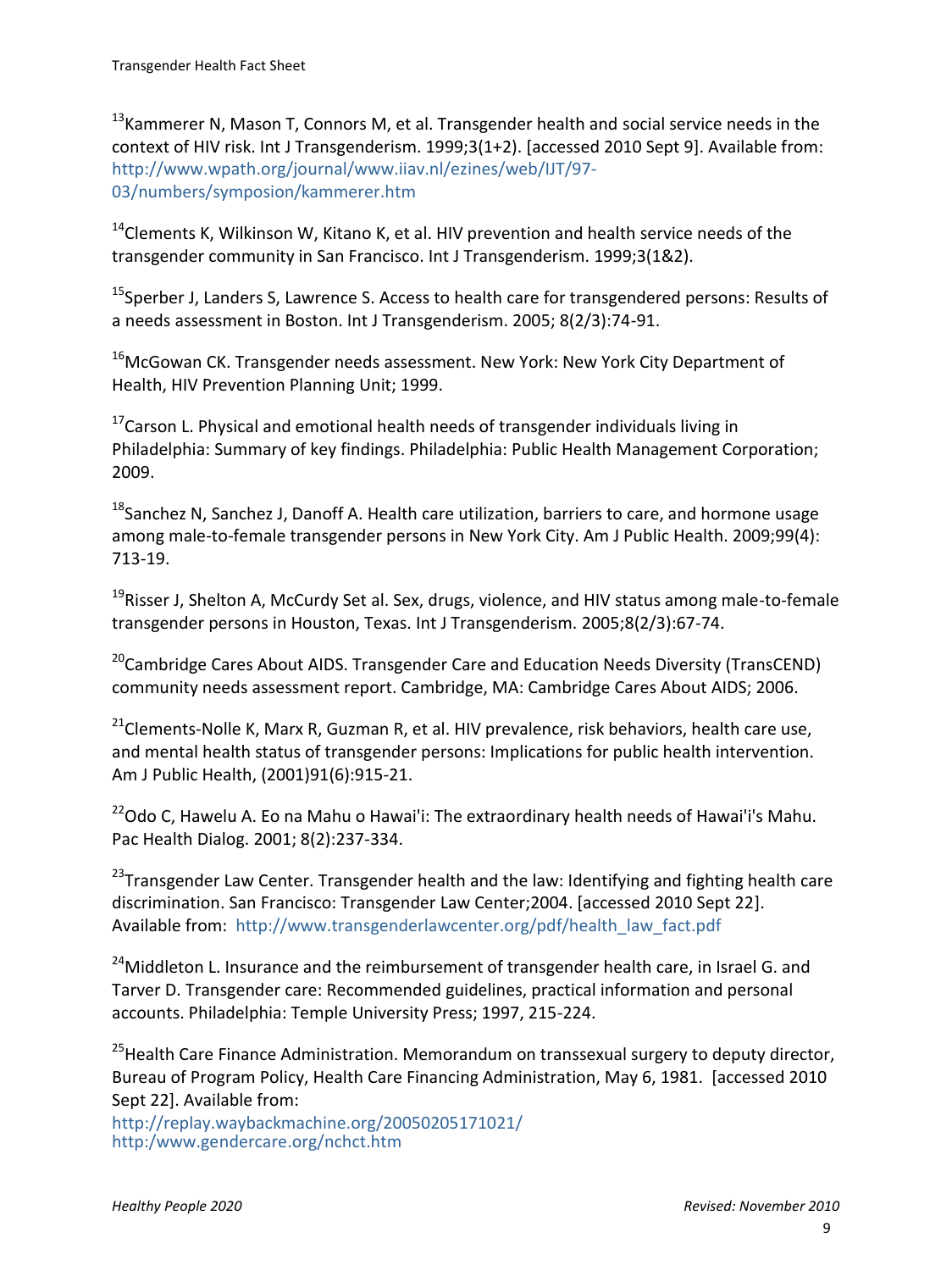<sup>26</sup>Centers for Medicare & Medicaid Services (CMS) National coverage determination, section 140.3, Medicare coverage database. [Internet]. Baltimore: CMS; 2008. [accessed 2010 Sept 10]. Available from:

[http://www.cms.hhs.gov/mcd/viewncd.asp?ncd\\_id=140.3&ncd\\_version=1&basket=ncd%3A140](http://www.cms.hhs.gov/mcd/viewncd.asp?ncd_id=140.3&ncd_version=1&basket=ncd%3A140%2E3%3A1%3ATranssexual+Surgery) [%2E3%3A1%3ATranssexual+Surgery](http://www.cms.hhs.gov/mcd/viewncd.asp?ncd_id=140.3&ncd_version=1&basket=ncd%3A140%2E3%3A1%3ATranssexual+Surgery)

<sup>27</sup>Pfäfflin F, Junge A. Sex reassignment. Thirty years of international follow-up studies after sex reassignment surgery: A comprehensive review, 1961–1991. Jacobson RB, Meier AB, transl. Dusseldorf, Germany: Symposion Publishing; 1997.

<sup>28</sup>Nemoto T, Operario D, Keatley J. Health and social services for male-to-female transgender persons of color in San Francisco. Int J Transgenderism 2005; 8(2/3):5-19.

<sup>29</sup>Rodríquez-Madera S, Toro-Alfonso J. Gender as an obstacle in HIV/AIDS prevention: Considerations for the development of HIV/AIDS prevention efforts for male-to-female transgenders. Int J Transgenderism. 2005;8(2/3):113-22.

 $30$ Gender Education & Advocacy, Inc., Silicone use: Illicit, disfiguring, dangerous. Medical advisory bulletin. [Internet]. Decatur, GA: Gender Education & Advocacy; 2003. Available from: <http://www.gender.org/advisories/silicone.html>

 $31$ American Medical Association (AMA). Resolution 114: Removing barriers to care for transgender patients; Resolution 115: Removing insurance barriers to care for transgender patients. Chicago: AMA;2008. [accessed 2010 Sept 22]. Available from: [http://www.ama](http://www.ama-assn.org/ama1/pub/upload/mm/38/a08resolutions.pdf)[assn.org/ama1/pub/upload/mm/38/a08resolutions.pdf,](http://www.ama-assn.org/ama1/pub/upload/mm/38/a08resolutions.pdf) 487-8.

<sup>32</sup> American Psychological Association (APA) Transgender policy statement. [Internet]. Washington, DC: APA; 2008 Aug. [accessed 2010 Sept22]. Available from: <http://www.apa.org/pi/lgbc/policy/transgender.pdf>

<sup>33</sup>National Association of Social Workers (NASW). "Transgender and gender identity issues" policy statement, August 2008. In Social work speaks. Washington, DC: NASW; 2009.

<sup>34</sup>World Professional Association for Transgender Health (WPATH). Clarification on medical necessity of treatment, sex reassignment, and insurance coverage in the USA. [Internet]. Minneapolis: WPATH; 2008. [accessed 2010 Sept 9]. Available from: <http://www.wpath.org/documents/Med%20Nec%20on%202008%20Letterhead.pdf>

<sup>35</sup> Aetna. Clinical policy bulletin 0615: Sex reassignment surgery. [Internet]. Hartford, CT: Aetna; 2010. [accessed 2010 Sept 22]. Available from: [http://www.aetna.com/cpb/medical/data/600\\_699/0615.html;](http://www.aetna.com/cpb/medical/data/600_699/0615.html)

<sup>36</sup>Cigna. Medical coverage policy 0266: Gender reassignment surgery. [Internet]. Bloomfield, CT: Cigna; 2010. [accessed 2010 Sept22]. Available from:

[http://www.cigna.com/customer\\_care/healthcare\\_professional/coverage\\_positions/medical/m](http://www.cigna.com/customer_care/healthcare_professional/coverage_positions/medical/mm_0266_coveragepositioncriteria_gender_reassignment_surgery.pdf) [m\\_0266\\_coveragepositioncriteria\\_gender\\_reassignment\\_surgery.pdf;](http://www.cigna.com/customer_care/healthcare_professional/coverage_positions/medical/mm_0266_coveragepositioncriteria_gender_reassignment_surgery.pdf) and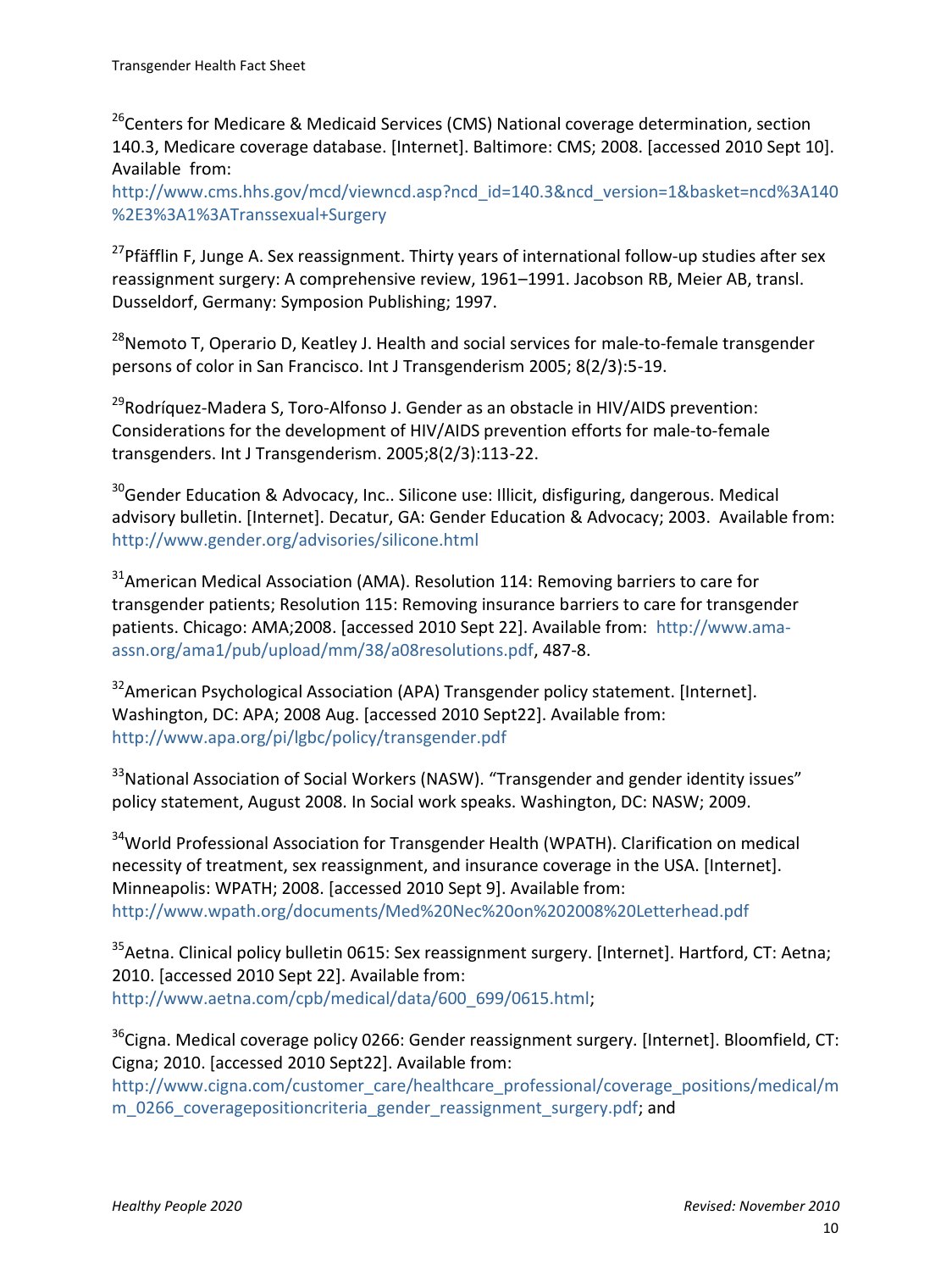<sup>37</sup>Empire Blue Cross Blue Shield (Anthem). Clinical UM guideline CG-SURG-27: Gender reassignment surgery. New York: Empire Blue Cross Blue Shield; 2010. [accessed 2010 Sept 22]. Available from: [http://www.empireblue.com/medicalpolicies/guidelines/gl\\_pw\\_a051166.htm](http://www.empireblue.com/medicalpolicies/guidelines/gl_pw_a051166.htm)

<sup>38</sup>Human Rights Campaign. 2010 Corporate equality index: List of businesses with transgenderinclusive health insurance benefits. Washington, DC: Human Rights Campaign; 2010. [accessed 2010 Sept 22]. Available from: <http://www.hrc.org/issues/workplace/benefits/7644.htm>

<sup>39</sup>Lurie S. Identifying training needs or health care providers related to treatment and care of transgendered patients. Int J Transgenderism. 2004;8(2/3):93-111.

 $^{40}$ Elifson K, Boles J, Posey E, et al. Male transvestite prostitutes and HIV risk. Am J Public Health. 1993;83(2):260-2.

 $41$ Simon P, Reback C, Bemis C. HIV prevalence and incidence among male-to-female transsexuals receiving HIV prevention services in Los Angeles County. AIDS*.* 2000;14(18):2953- 5.

<sup>42</sup>Kenagy G. HIV among transgender people. AIDS Care*.* 2002;14(1):127-134.

<sup>43</sup>Thornhill L, Klein P. Creating environments of care with transgender communities*.* J Assoc Nurses AIDS Care*.* 2010;21(3):230-9.

<sup>44</sup>Sykes D. Transgendered people: An invisible population. California HIV/AIDS Update*,* Volume 12, No. 1, 1999 Jan. California Department of Health, Office of AIDS. [accessed 2010 Sept 7]. Available from:

[http://www.hawaii.edu/hivandaids/Transgendered%20People%20%20%20%20An%20Invisible](http://www.hawaii.edu/hivandaids/Transgendered%20People%20%20%20%20An%20Invisible%20Population.pdf) [%20Population.pdf](http://www.hawaii.edu/hivandaids/Transgendered%20People%20%20%20%20An%20Invisible%20Population.pdf)

<sup>45</sup> Rose V, Scheer S, Balls J, et al. Investigation of the high HIV prevalence in the transgender African American community in San Francisco. San Francisco: University of California-San Francisco Center for AIDS Prevention Studies; 2001. [accessed 2010 Sept 9]. Available from: [http://www.hawaii.edu/hivandaids/High%20HIV%20Prevalence%20in%20the%20Transgender](http://www.hawaii.edu/hivandaids/High%20HIV%20Prevalence%20in%20the%20Transgender%20African%20American%20Community.pdf) [%20African%20American%20Community.pdf](http://www.hawaii.edu/hivandaids/High%20HIV%20Prevalence%20in%20the%20Transgender%20African%20American%20Community.pdf)

 $46$ Nemoto T, Operario D, Keatley J, et al. HIV risk behaviors among male-to-female transgender persons of color in San Francisco. Am J Public Health. 2004;94(7):1193-9.

 $47$ Nuttbrock L, Hwahng S, Bockting W, et al. Lifetime risk factors for HIV/sexually transmitted infections among male-to-female transgender persons. J Acquir Immune Defic Syndr. 2009;52(3):417-21.

 $48$ Kenagy G, Hsieh CM. The risk less known: Female-to-male transgender persons' vulnerability to HIV infection. AIDS Care*.* 2005;*17*(2):195-207.

 $49$ Lombardi E, Wilchins R, Priesing D, et al. Gender violence: Transgender experiences with violence and discrimination. J Homosex. 2001;*42*(1): 89-101.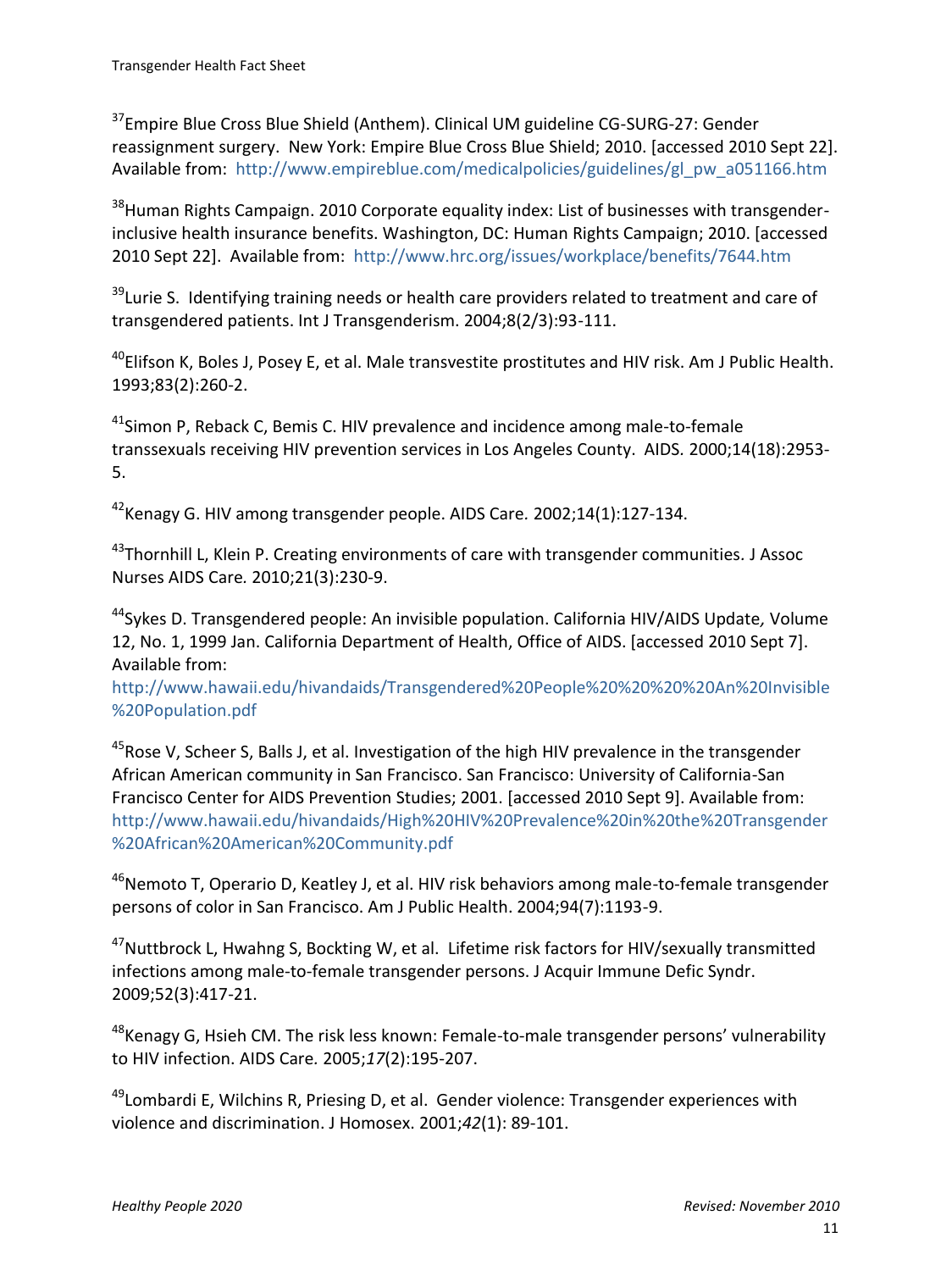$50$ Clements-Nolle K, Guzman R, Harris S. Sex trade in a male-to-female transgender population: psychosocial correlates of inconsistent condom use. Sexl Health. 2008;5(1):49-54.

 $51$ Wilson E, Garofalo R, Harris R, et al. The Transgender Advisory Committee and the Adolescent Medicine Trials Network for HIV/AIDS Interventions transgender female youth and sex work: HIV risk and a comparison of life factors related to engagement in sex work. AIDS Behav. 2009;13(5): 902-13.

<sup>52</sup> Herbst J, Jacobs E, Finlayson T, et al. Estimating HIV prevalence and risk behaviors of transgender persons in the United States: A systematic review. AIDS Behav. 2008;12 (1):1-17.

<sup>53</sup>Melendez R, Exner T, Ehrhardt A, et al. Health and health care among male-to-female transgender persons who are HIV positive. Am J Public Health. 2005; 95(10):5-7.

<sup>54</sup> Health Resources and Services Administration (HRSA) Going the distance—The Ryan White HIV-AIDS Program, 20 years of leadership, a legacy of care. U.S. Department of Health and Human Services, HRSA, HIV AIDS Bureau, Health Resources and Services Administration; 2010 Aug.

 $55$ Nemoto T, Keatley J, Eleneke M et al. Critical health needs for MTF transgenders of color $$ preliminary findings. San Francisco: University of California at San Francisco, Center for AIDS Prevention Studies; 2001.

<sup>56</sup>Centers for Disease Control and Prevention. HIV-related tuberculosis in a transgender network—Baltimore, Maryland, and New York City area, 1998-2000. MMWR. 2000; Volume 49, No. 15, 317-20. [accessed 2010 Sept 9]. Available from: <http://www.cdc.gov/mmwr/preview/mmwrhtml/mm4915a1.htm>

<sup>57</sup>National Coalition of Anti-Violence Programs (NCAVP) Hate violence against the lesbian, gay, bisexual, transgender and queer communities in the United States in 2009. New York: NCAVP; 2010. [accessed 2010 Sept 16]. Available from: <http://www.avp.org/documents/NCAVP2009HateViolenceReportforWeb.pdf>

<sup>58</sup>Clements K, Katz M, Marx R. The transgender community health project: Descriptive results. San Francisco: San Francisco Department of Public Health; 1999.

<sup>59</sup>For Ourselves: Reworking Gender Expression (FORGE). Transgender sexual violence project. Milwaukee, WI: FORGE; 2005. [accessed 2010 Sept 7]. Available from: [http://www.forge](http://www.forge-forward.org/transviolence/docs/FINAL_Graphs.pdf)[forward.org/transviolence/docs/FINAL\\_Graphs.pdf](http://www.forge-forward.org/transviolence/docs/FINAL_Graphs.pdf)

 $60$ Gender Education & Advocacy Remembering our dead. [Internet]. San Francisco: Gender Education & Advocacy; 2006. [accessed 2010 Sept 16]. Available from: <http://www.rememberingourdead.org/>

 $61$ Clements-Nolle K, Marx R, Katz M. Attempted suicide among transgender persons: The Influence of gender-based discrimination and victimization. J Homosex. 2006;*51*(3):53-69.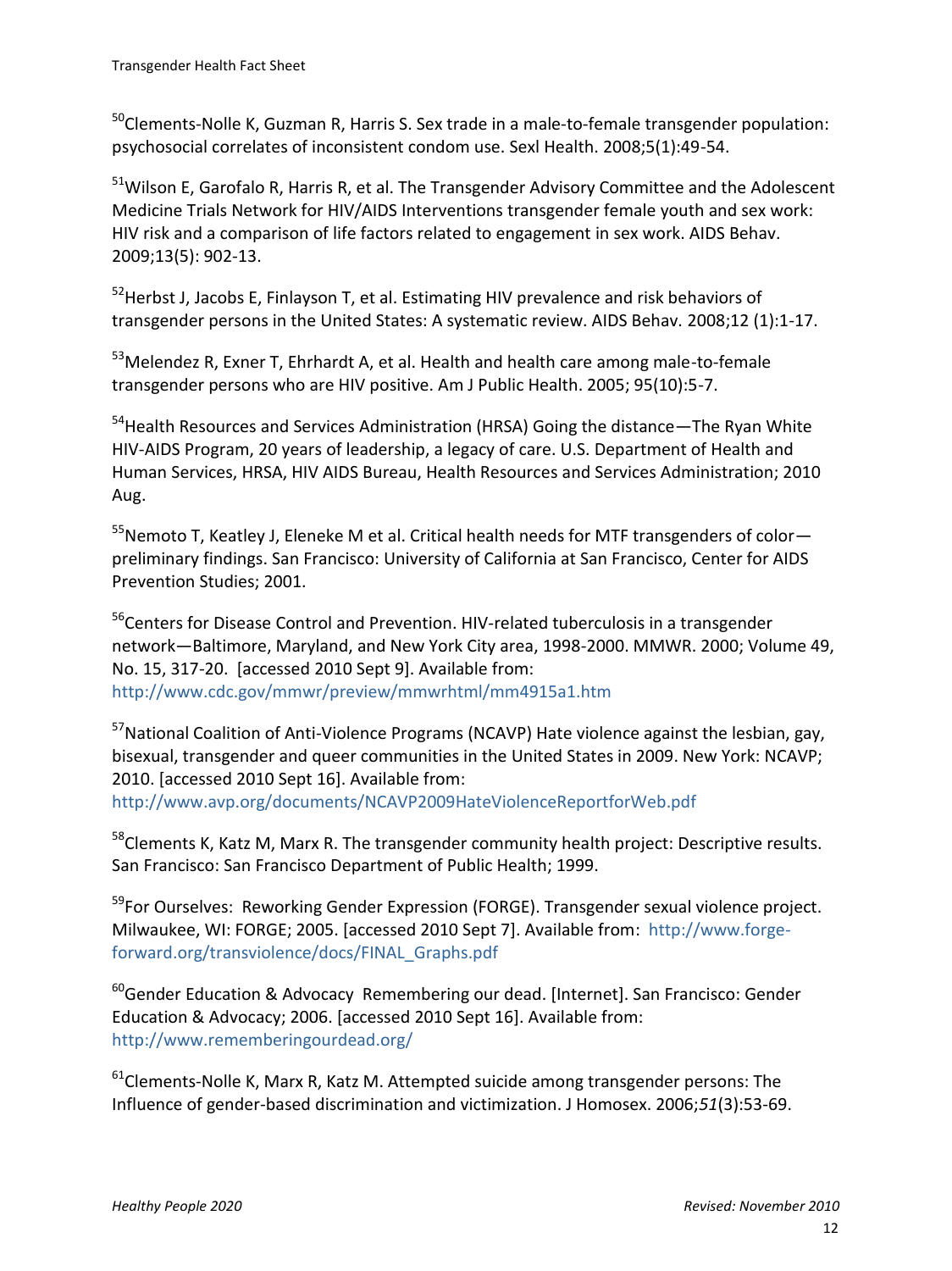$62$ Nuttbrock L, Hwahng S, Bockting WO, et al. Psychiatric impact of gender-related abuse across the life course of male-to-female transgender persons. J Sex Res. 2009;47(1):12–23.

 $63$ Tom Waddell Health Center. Protocols for hormonal reassignment of gender. [Internet]. San Francisco: Tom Waddell Health Center; 2006. [ccessed 2010 Sept22]. Available from: [http://www.sfdph.org/dph/comupg/oservices/medSvs/hlthCtrs/TransGendprotocols122006.pd](http://www.sfdph.org/dph/comupg/oservices/medSvs/hlthCtrs/TransGendprotocols122006.pdf) [f](http://www.sfdph.org/dph/comupg/oservices/medSvs/hlthCtrs/TransGendprotocols122006.pdf)

<sup>64</sup>Fenway Community Health Center. Transgender health services. [Internet]. Boston: Fenway Community Health Center; 2010. [accessed 2010 Sept22]. Available from: [http://www.fenwayhealth.org/site/PageServer?pagename=FCHC\\_srv\\_services\\_trans](http://www.fenwayhealth.org/site/PageServer?pagename=FCHC_srv_services_trans)

<sup>65</sup>Vanderleest J, Galper C. Improving the health of transgender people: Transgender medical education in Arizona. J Assoc Nurses AIDS Care. 2009;20(5):411-16.

 $66$ Sanchez N, Rabatin J, Sanchez JP, et al. Medical students' ability to care for lesbian, gay, bisexual, and transgendered patients. Fam Med*.* 2006;38(1):21–7.

<sup>67</sup>American Public Health Association (APHA). Policy statement 9933: The need for acknowledging transgendered individuals within research and clinical practice. Washington, DC: APHA; 1999. [accessed 2010 Sept 9]. Available from: <http://www.apha.org/advocacy/policy/policysearch/default.htm?id=204>

<sup>68</sup>Boles J, Elifson K. The social organization of transvestite prostitution and AIDS. Soc Sci Med. 1994;39(1):85-93.

 $^{69}$ Toro-Alfonso J. Health promotion work in a community of sex workers in San Juan, Puerto Rico and human immunodeficiency virus (HIV/AIDS) prevention. *[Avances en Psicología Clínica](http://80-web12.epnet.com.researchport.umd.edu:2050/searchpost.asp?tb=1&_ug=sid+87A3D3F0%2D21B5%2D4603%2D95DF%2DA396A353A700%40sessionmgr4+dbs+cmedm+cp+1+F8B6&_us=hd+False+hs+False+or+Date+fh+False+ss+SO+sm+ES+sl+%2D1+ri+KAAACBUB00154699+dstb+ES+mh+1+frn+1+DB3C&_uso=hd+False+tg%5B2+%2D+tg%5B1+%2D+tg%5B0+%2DAU+st%5B2+%2D+st%5B1+%2D+st%5B0+%2DToro++Alfonso++J%2E+db%5B0+%2Dcmedm+op%5B2+%2DAnd+op%5B1+%2DAnd+op%5B0+%2D+8916&ss=TA%20%22Av%20Piscol%20Clin%20Latinonot%22&fscan=Sub&lfr=Lateral)  [Latinoamericana.](http://80-web12.epnet.com.researchport.umd.edu:2050/searchpost.asp?tb=1&_ug=sid+87A3D3F0%2D21B5%2D4603%2D95DF%2DA396A353A700%40sessionmgr4+dbs+cmedm+cp+1+F8B6&_us=hd+False+hs+False+or+Date+fh+False+ss+SO+sm+ES+sl+%2D1+ri+KAAACBUB00154699+dstb+ES+mh+1+frn+1+DB3C&_uso=hd+False+tg%5B2+%2D+tg%5B1+%2D+tg%5B0+%2DAU+st%5B2+%2D+st%5B1+%2D+st%5B0+%2DToro++Alfonso++J%2E+db%5B0+%2Dcmedm+op%5B2+%2DAnd+op%5B1+%2DAnd+op%5B0+%2D+8916&ss=TA%20%22Av%20Piscol%20Clin%20Latinonot%22&fscan=Sub&lfr=Lateral)* 1995;13: 55-70.

 $70$ Reback C, Lombardi E. HIV risk behaviors of male-to-female transgenders in a communitybased harm reduction program. Int J Transgenderism. 1999;3(1&2).

<sup>71</sup>Brown NC. Special concerns populations: Transgender needs assessment. Chicago: Chicago Department of Public Health, Office of Gay and Lesbian Health; 2002.

 $72$ Nemoto T, Sausa L, Operario D, et al. Need for HIV intervention and education For MTF transgenders: Responding to the challenge. J Homosex. 2006;51(1):183-202.

<sup>73</sup>Lombardi E, van Servellen G. Building culturally sensitive substance use prevention and treatment programs for transgendered populations. J Subst Abuse Treat. 2002;19:291-6.

 $74$ Center for Substance Abuse Treatment A provider's introduction to substance abuse treatment for lesbian, gay, bisexual and transgender individuals, 91-98. Rockville, MD: Department of Health and Human Services, Substance Abuse and Mental Health Services Administration, Center for Substance Abuse Treatment;2001. DHHS Pub. No. (SMA) 01-3498. [accessed 2010 Sept 9]. Available from:

<http://www.kap.samhsa.gov/products/manuals/pdfs/lgbt.pdf>